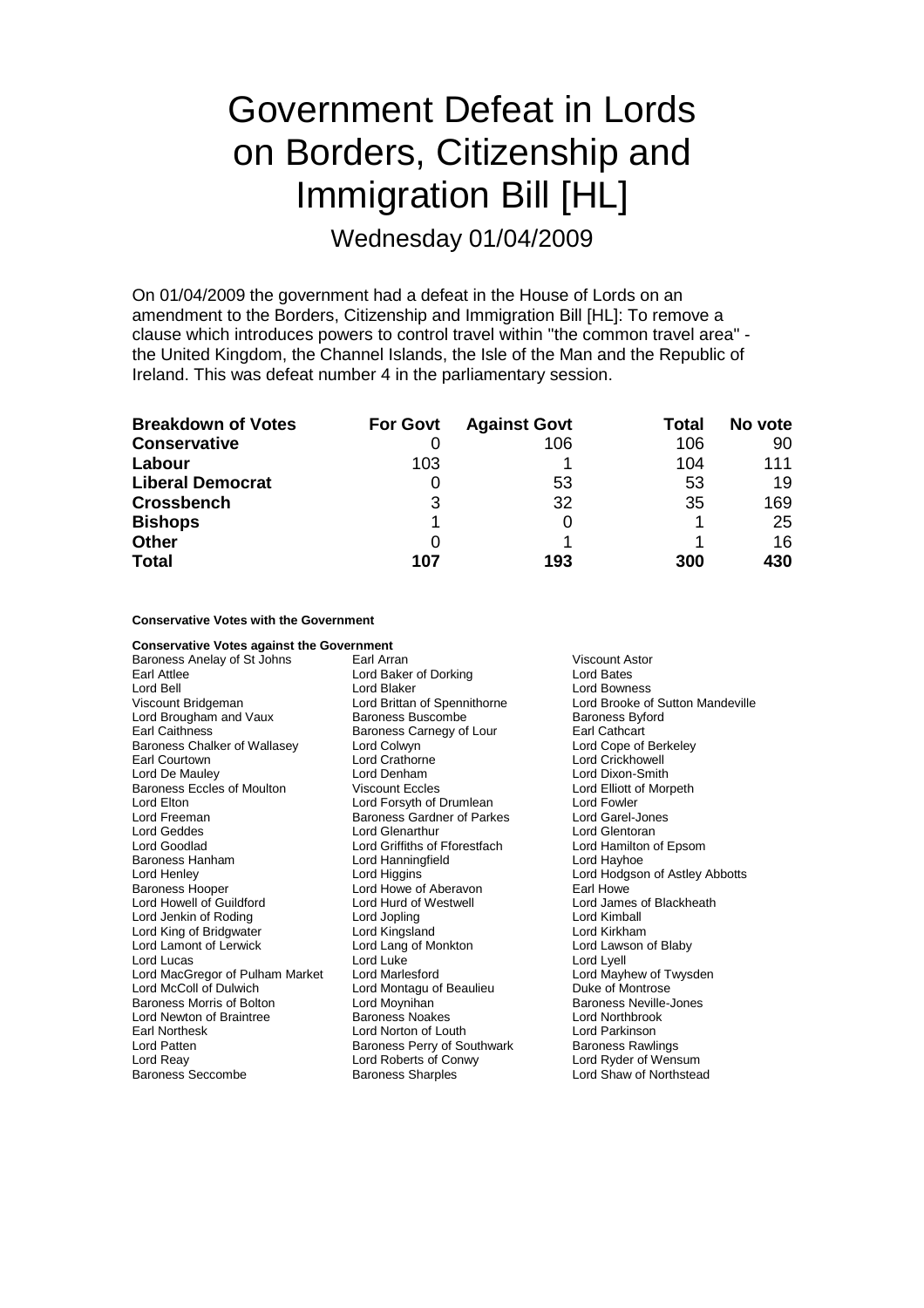Lord Wade of Chorlton Baroness Wilcox

Lord Sheikh Baroness Shephard of Northwold Earl Shrewsbury<br>Lord St Lord Stewartby Lord Strathclyde Lord St John of Fawsley **Lord Stewartby Conduct Strathclick** Lord Strathcly<br>Cord Taylor of Holbeach **Lord Tebbit** Lord Tebbit Lord Taylor of Holbeach Lord Tebbit Lord Trimble Lord Tugendhat **Baroness Verma** Cord Waddington Lord Waddington<br>
Lord Wade of Chorlton **Baroness Verman Lord Wakeham** Cord Water Baroness Warsi

### **Labour Votes with the Government**

Lord Bassam of Brighton Lord Berkel<br>Lord Bilston Baroness Baroness Barries Lord Brooks of Tremorfa<br>
Lord Christopher Lord Clark of Windermere Lord Davidson of Glen Clova Lord Elder **Lord Evans of Parkside** Lord Grocott Lord Harris of Haringey<br>
Lord Haskel Lord Haworth Baroness Morgan of Huyton Lord Morris of Handsw<br>Lord Parekh Lord O'Neill Lord O'Neill of Bradford Lord Rea Baroness Rendell of Babergh Lord Rosser Lord Rosser Baroness Wall of New Barnet Lord Warne<br>Baroness Whitaker Lord Whitty Lord Young of Norwood Green

Baroness Adams of Craigielea Lord Adonis Lord Anderson of Swansea Baroness Andrews Lord Bach Lord Barnett Lord Bradley **Lord Bragg Lord Brennan** Lord Brett **Lord Brooke of Alverthorpe** Lord Brookman<br>
Lord Brooks of Tremorfa **Lord Campbell-Savours** Lord Carter of Coles Lord Christopher **Lord Clark of Windermere** Lord Clarke of Hampstead<br>
Lord Clinton-Davis **Lord Corbett of Castle Vale** Baroness Crawley Lord Corbett of Castle Vale Baroness Crawley<br>
Lord Davies of Coity<br>
Lord Davies of Oldham Lord Dixon Lord Drayson Lord Dubs<br>
Lord Elder Lord Lord Evans of Parkside Lord Lord Evans of Watford Baroness Farrington of Ribbleton Lord Foster of Bishop Auckland Baroness Gale<br>
Lord Gayron Lord Gilbert Baroness Gibson of Market Rasen Lord Gilbert Lord Gavron <u>Carl Carl Baroness Gibson of Market Rasen and</u> Calbert Lord Gilbert Carl Baroness Gould of Potternewton Lord Graham of Edmonton Baroness Golding Baroness Gould of Potternewton Lord Graham of Edmonton Lord Graham of Edmonton Lord Harris of Haringey Lord Harris of Haringey Baroness Hilton of Eggardon Lord Hollick Baroness Hollis of Heigham Baroness Hollis of Heigham Baroness Hollis<br>
Lord Howarth of Newport Baroness Howells of St Davids Lord Howie of Troon Baroness Howells of St Davids Lord Hughes of Woodside **Lord Hunt of Kings Heath** Lord Janner of Braunstone<br>Baroness Jay of Paddington Lord Joffe **Lord Lord Active Contract Contract Contract** Baroness Jones of Whitch Baroness Jay of Paddington **Lord Joffe** Controller Marting Baroness Jones of Whitchurch<br>
Lord Jones Controller Lord Judd<br>
Lord Jones Controller Lord Intervention Lord Jones Lord Judd Lord King of West Bromwich Lord Lea of Crondall **Lord Lipsey** Lord Lipsey **Lord Lofthouse of Pontefract**<br>
Lord Macdonald of Tradeston Baroness Massey of Darwen Lord Maxton Lord Macdonald of Tradeston **Baroness Massey of Darwen** Lord Maxton<br>Baroness McDonagh **Baroness Lord McIntosh of Haringey** Baroness Mc Lord McIntosh of Haringey Baroness Morgan of Drefelin<br>Lord Morris of Handsworth Lord O'Neill of Clackmannan Lord Patel of Bradford Lord Patel of Blackburn<br>
Baroness Prosser Carel Baroness Quin Baroness Pitkeathley **Baroness Prosser** Baroness Quinter Baroness Quinter Baroness Quinter<br>Baroness Rendell of Babergh Baroness Rendell of Babergh Lord Richard Lord Sewel **Lord Smith of Leigh** Lord Solution Cord Snape<br>
Lord Tom Lord Tom Lord Tom Lord Tom Lord Tom Lord Tunnicliffe Baroness Thornton Lord Tomlinson Lord Tunnicliffe

Lord Bilston Lord Borrie Lord Boyd of Duncansby Baroness Henig<br>Baroness Hollis of Heigham Baroness Scotland of Asthal Baroness Wilkins

**Labour Votes against the Government** Baroness Blood

#### **Liberal Democrat Votes with the Government**

#### **Liberal Democrat Votes against the Government**

Baroness Bonham-Carter of Yarnbury Lord Bradshaw Lord Burnett Lord Clement-Jones<br>
Lord Dykes<br>
Viscount Falkland Baroness Garden of Frognal Earl Glasgow Earl Charlotter Coodhart<br>
Baroness Hamwee Baroness Harris of Richmond Lord Jones of Cheltenham Baroness Hamwee The Baroness Harris of Richmond Lord Jones of Cheltenham<br>Lord Kirkwood of Kirkhope Lord Lee of Trafford Lord Lester of Herne Hill Lord Kirkwood of Kirkhope Baroness Linklater of Butterstone Lord Livsey of Talgarth Lord Mackie of Benshie<br>
Lord Maclennan of Rogart Baroness Maddock Barl Mar and Kellie Lord Maclennan of Rogart Baroness Mac<br>Lord McNally Baroness Mac Lord McNally <sup>C</sup> Lord Methuen Baroness Neuberger<br>
Lord Newby **Baroness Northover** Cord Oakeshott of Se Lord Razzall Lord Rennard Lord Roberts of Llandudno Lord Shutt of Greetland Lord Smith of Clifton Lord Steel of Aikwood<br>Lord Steel of Aikwood Baroness Thomas of Walliswood Baroness Thomas of Winchester Lord Teverson **Baroness Thomas of Walliswood** Baroness Thomas of Walliswood Baroness Thomas of Walliswood Baroness Thomas of Walliswood Baroness Thomas of Walliswood Baroness Thomas of Walliswood Baroness Thomas of Wallisw Baroness Tonge The Lord Tope<br>
Lord Tyler<br>
Lord Vallance of Tummel

Lord Addington Lord Avebury Baroness Barker Exaroness Scott of Needham Market Baroness Sharp of Guarry Baroness Sharp of Guarry Baroness Sharp of Guarry B Lord Watson of Richmond Baroness Williams of Crosby

Baroness Falkner of Margravine Lord Oakeshott of Seagrove Bay Lord Wallace of Saltaire